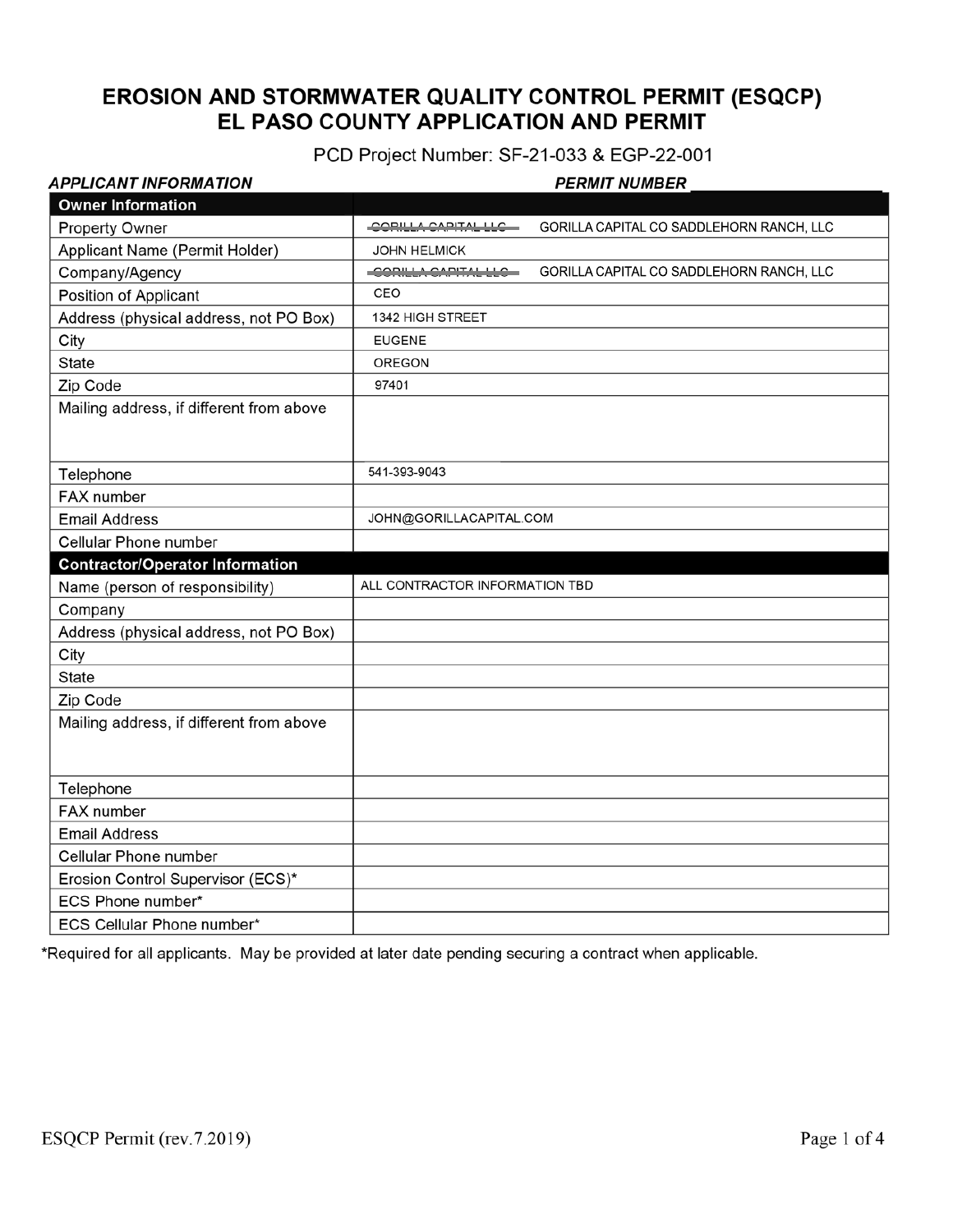### *PROJECT INFORMATION*

| <b>Project Information</b>               |                                                                                                                                 |
|------------------------------------------|---------------------------------------------------------------------------------------------------------------------------------|
| Project Name                             | SADDLEHORN RANCH-FILING 2                                                                                                       |
| Legal Description                        | SEE END OF PDF FOR<br><b>LEGAL DESCRIPTION</b>                                                                                  |
| Address (or nearest major cross streets) | <b>INTERSECTION</b><br>OF JUDGE ORR<br><b>ROAD &amp; CURTIS</b>                                                                 |
| Acreage (total and disturbed)            | Total: 177 acres<br>Disturbed: 21 acres                                                                                         |
| Schedule                                 | Start of Construction: 5/2022 - 6/2022<br>Completion of Construction: 6/2022 - 12/2022<br>Final Stabilization: 12/2022 - 5/2023 |
| Project Purpose                          | TO PROVIDE 42 +/- RURAL<br>2.5 ACRE LOTS IN EL PASO<br>COUNTY.                                                                  |
| Description of Project                   | SADDLEHORN RANCH IS A RURAL 2.5<br>ACRE+ LOT SUBDIVISION IN EL PASO<br>COUNTY, COLORADO                                         |
| <b>Tax Schedule Number</b>               |                                                                                                                                 |

#### FOR OFFICE USE ONLY

The following signature from the ECM Administrator signifies the approval of this ESQCP. All work shall be performed in accordance with the permit, the El Paso County Engineering Criteria Manual (ECM) Standards, City of Colorado Springs Drainage Criteria Manual, Volume 2 (DCM2) as adopted by El Paso County Addendum, approved plans, and any attached conditions. The approved plans are an enforceable part of the ESQCP. Construction activity, except for the installation of initial construction BMPs, is not permitted until issuance of a Construction Permit and Notice to Proceed.

Signature of ECM Administrator: \_\_\_\_\_\_\_\_\_\_\_\_\_\_\_\_\_\_\_\_\_\_\_\_\_\_\_\_\_\_\_\_\_ Date \_\_\_\_\_\_\_\_\_\_\_\_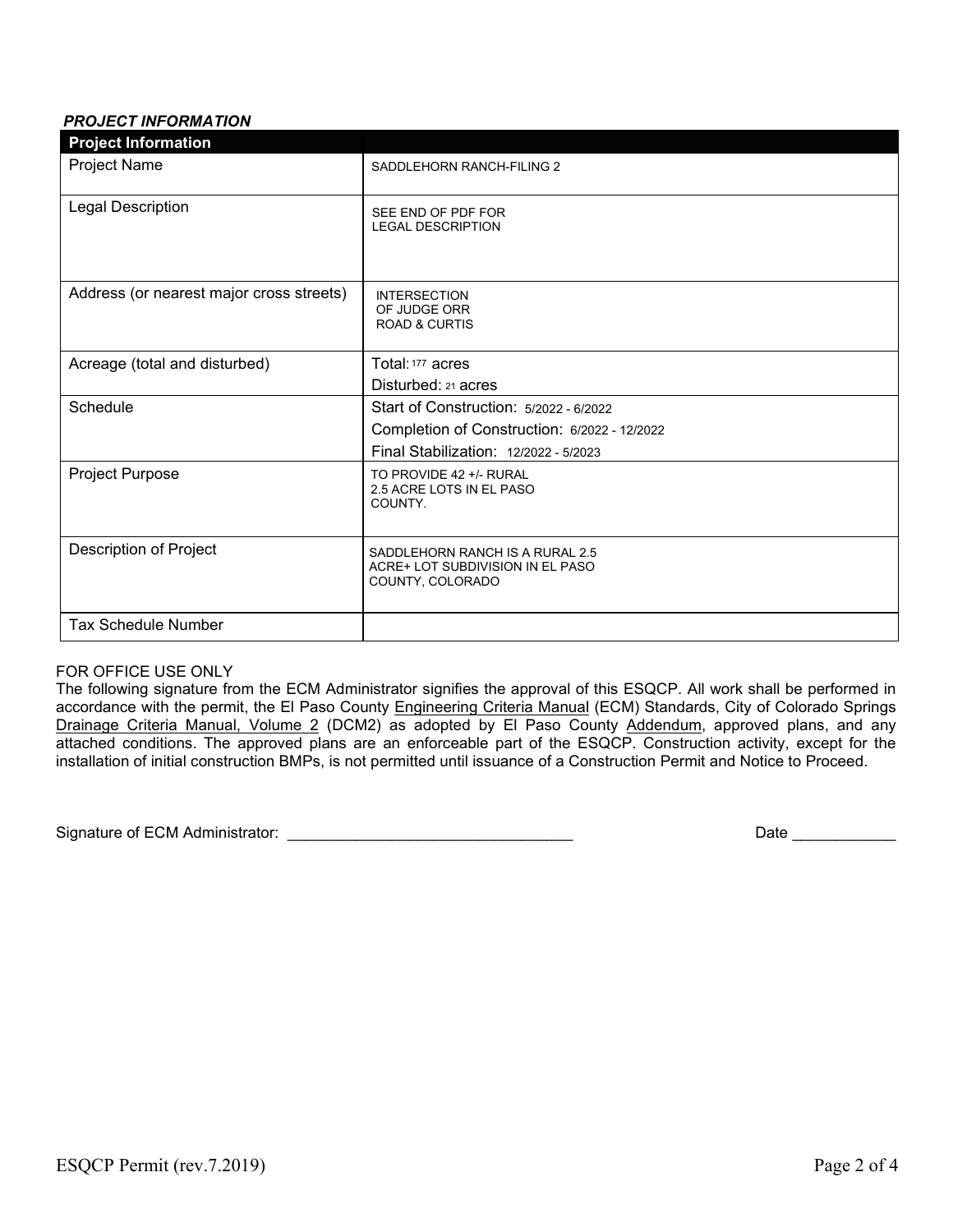### **1.1 REQUIRED SUBMISSIONS**

In addition to this completed and signed application, the following items must be submitted to obtain an ESQCP:

- Permit fees;
- Stormwater Management Plan (SWMP) meeting the requirements of DCM2 and ECM either as part of the plan set or as a separate document;
- Operation and Maintenance Plan for any proposed permanent stormwater control measures; and
- Signed Private Detention Basin/Stormwater Quality Best Management Practice Maintenance Agreement and Easement, if any permanent stormwater control measures are to be constructed.

#### **1.2 RESPONSIBILITY FOR DAMAGE**

The County and its officers and employees, including but not limited to the ECM Administrator, shall not be answerable or accountable in any manner for damage to property or for injury to or death of any person, including but not limited to a permit holder, persons employed by the permit holder, or persons acting in behalf of the permit holder, from any cause. The permit holder shall be responsible for any liability imposed by law and for damage to property or injuries to or death of any person, including but not limited to the permit holder, persons employed by the permit holder, persons acting in behalf of the permit holder, arising out of work or other activity permitted and done under a permit, or arising out of the failure to perform the obligations under any permit with respect to maintenance or any other obligations, or resulting from defects or obstructions, or from any cause whatsoever during the progress of the work or other activity, or at any subsequent time work or other activity is being performed under the obligations provided by and contemplated by the permit.

The permit holder shall indemnify, save, and hold harmless the County and its officers and employees, including but not limited to the BOCC and ECM Administrator, from all claims, suits or actions of every name, kind and description brought for or on account of damage to property or injuries to or death of any person, including but not limited to the permit holder, persons employed by the permit holder, persons acting in behalf of the permit holder and the public, resulting from the performance of work or other activity under the permit, or arising out of the failure to perform obligations under any permit with respect to maintenance or any other obligations, or resulting from defects or obstructions, or from any cause whatsoever during the progress of the work or other activity, or at any subsequent time work or other activity is being performed under the obligations provided by and contemplated by the permit, except as otherwise provided by state law. The permit holder waives any and all rights to any type of expressed or implied indemnity against the County, its officers or employees. It is the intent of the parties that the permit holder will indemnify, save, and hold harmless the County, its officers and employees from any and all claims, suits or actions as set forth above regardless of the existence or degree of fault of or negligence, whether active or passive, primary or secondary, on the part of the County, the permit holder, persons employed by the permit holder, or persons acting in behalf of the permit holder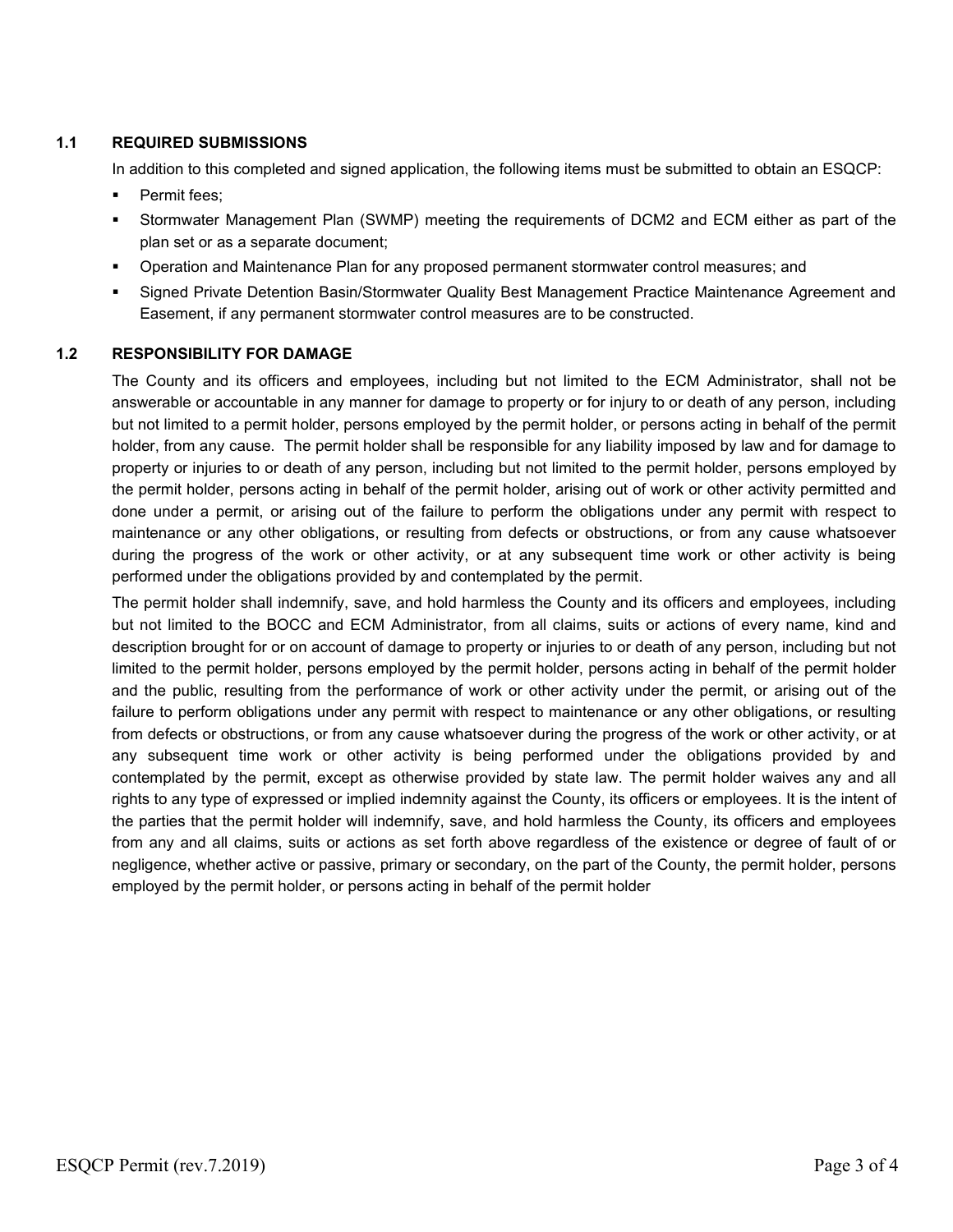#### **APPLICATION CERTIFICATION**  $1.3$

We, as the Applicants or the representative of the Applicants, hereby certify that this application is correct and complete as per the requirements presented in this application, the El Paso County Engineering Criteria Manual, and Drainage Criteria Manual, Volume 2 and El Paso County Addendum.

We, as the Applicants or the representatives of the Applicants, have read and will comply with all of the requirements of the specified Stormwater Management Plan and any other documents specifying stormwater best management practices to be used on the site, including permit conditions that may be required by the ECM Administrator. We understand that the stormwater control measures are to be maintained on the site and revised as necessary to protect stormwater quality as the project progresses. We further understand that a Construction Permit must be obtained and all necessary stormwater quality control measures are to be installed in accordance with the SWMP, the El Paso County Engineering Criteria Manual, Drainage Criteria Manual, Volume 2 and El Paso County Addendum before land disturbance begins and that failure to comply will result in a Stop Work Order and may result in other penalties as allowed by law. We further understand and agree to indemnify, save, and hold harmless the County and its officers and employees, including but not limited to the BOCC and ECM Administrator, from all claims, suits or actions of every name, kind and description as outlined in Section 1.2 **Responsibility for Damage** 

uini

|  |  |  | Sighature of Owner or Representative |
|--|--|--|--------------------------------------|
|--|--|--|--------------------------------------|

Print Name of Owner or Representative

Signature of Operator or Representative

Print Name of Operator or Representative

| Permit Fee |  |
|------------|--|
|            |  |

Surcharge

**Financial Surety** 

Type of Surety **Exercise Server Server Server Server Server Server Server Server Server Server Server Server Server Server Server Server Server Server Server Server Server Server Server Server Server Server Server Server S** 

Total \$ Date: April 22, 2022

Date:

 $\frac{1}{2}$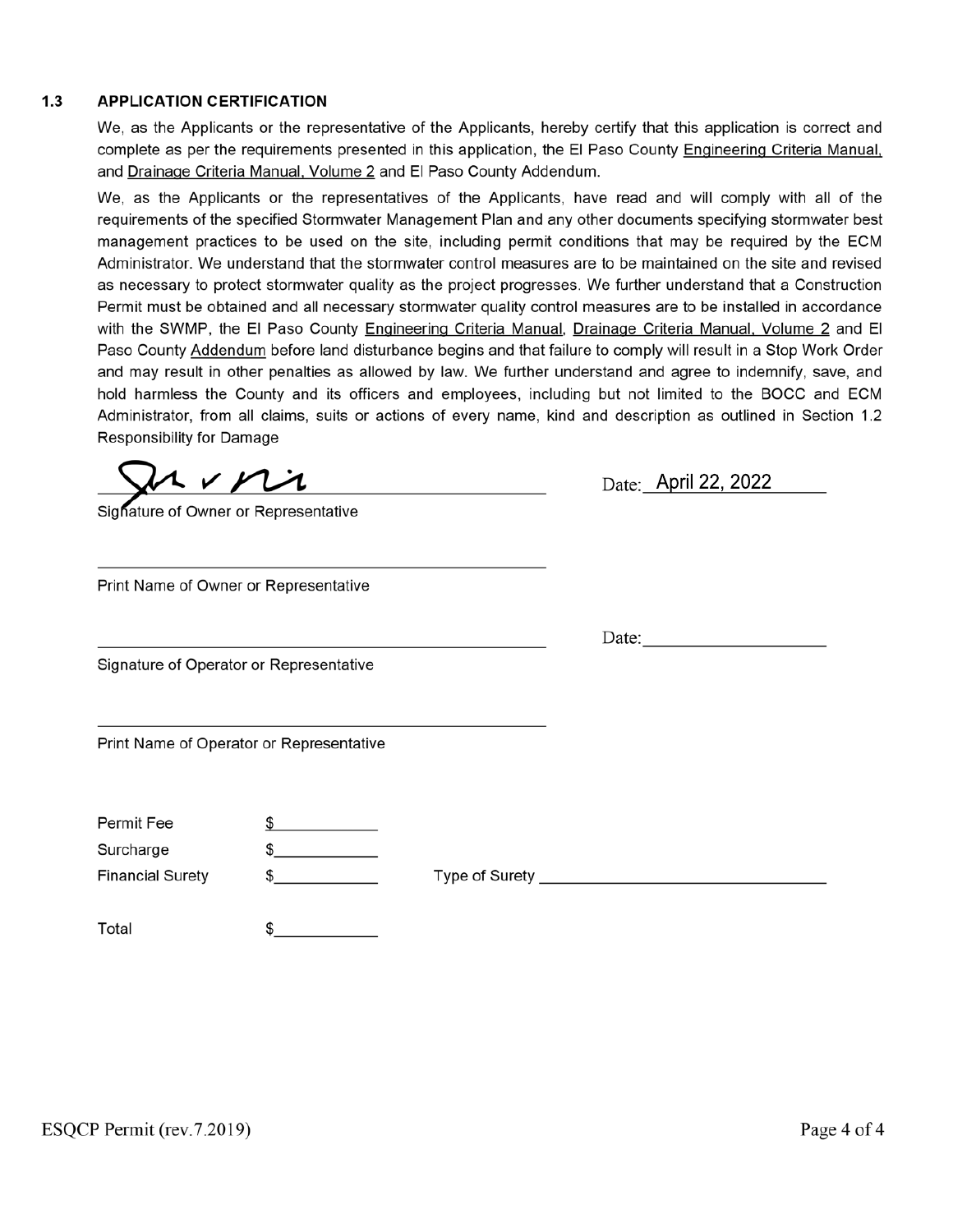

## **SADDLEHORN RANCH FILING NO. 2**

#### **PROPERTY DESCRIPTION**

A PARCEL OF LAND LOCATED IN SECTION 3 AND THE NORTH HALF OF THE NORTH HALF OF SECTION 10, TOWNSHIP 13 SOUTH, RANGE 64 WEST OF THE 6TH P.M., COUNTY OF EL PASO, STATE OF COLORADO, BEING MORE PARTICULARLY DESCRIBED AS FOLLOWS:

COMMENCING AT THE SOUTHWEST CORNER OF SECTION 3, TOWNSHIP 13 SOUTH, RANGE 64 WEST OF THE 6TH PRINCIPAL MERIDIAN;

THENCE ON THE WEST LINE OF SAID SECTION 3, N00°32'28"W A DISTANCE OF 1987.87 FEET, TO THE NORTHWESTERLY CORNER OF SADDLEHORN RANCH FILING NO. 1 RECORDED UNDER RECEPTION NO. 221714749 IN THE RECORDS OF THE EL PASO COUNTY CLERK AND RECORDER AND THE POINT OF BEGINNING;

THENCE CONTINUING ON SAID WEST LINE, N00°32'28"W A DISTANCE OF 799.26 FEET;

THENCE DEPARTING SAID WEST LINE THE FOLLOWING THIRTY-TWO (32) COURSES:

- 1. S89°59'23"E A DISTANCE OF 442.27 FEET;
- 2. N00°00'37"E A DISTANCE OF 35.00 FEET;
- 3. S89°59'23"E A DISTANCE OF 60.00 FEET;
- 4. S00°00'37"W A DISTANCE OF 35.00 FEET;
- 5. S89°59'23"E A DISTANCE OF 303.52 FEET, TO A POINT OF CURVE;
- 6. ON THE ARC OF A CURVE TO THE RIGHT, HAVING A RADIUS OF 780.00 FEET, A CENTRAL ANGLE OF 18°44'59" AND AN ARC LENGTH OF 255.25 FEET, TO A POINT OF TANGENT;
- 7. S71°14'24"E A DISTANCE OF 260.86 FEET, TO A POINT OF CURVE;
- 8. ON THE ARC OF A CURVE TO THE RIGHT, HAVING A RADIUS OF 2780.00 FEET, A CENTRAL ANGLE OF 13°06'52" AND AN ARC LENGTH OF 636.31 FEET, TO A POINT OF TANGENT;
- 9. S58°07'32"E A DISTANCE OF 223.80 FEET;
- 10. N29°44'39"E A DISTANCE OF 35.38 FEET;
- 11. S60°15'21"E A DISTANCE OF 60.00 FEET;
- 12. N29°44'39"E A DISTANCE OF 495.87 FEET, TO A POINT OF CURVE;
- 13. ON THE ARC OF A CURVE TO THE LEFT, HAVING A RADIUS OF 3780.00 FEET, A CENTRAL ANGLE OF 03°09'58" AND AN ARC LENGTH OF 208.89 FEET, TO A POINT OF NON-TANGENT;
- 14. S63°25'19"E A DISTANCE OF 253.86 FEET;
- 15. N78°29'56"E A DISTANCE OF 122.41 FEET;
- 16. S65°55'05"E A DISTANCE OF 154.37 FEET;
- 17. S80°55'05"E A DISTANCE OF 329.85 FEET;
- 18. S83°17'36"E A DISTANCE OF 453.41 FEET;
- 19. S58°21'31"E A DISTANCE OF 99.14 FEET;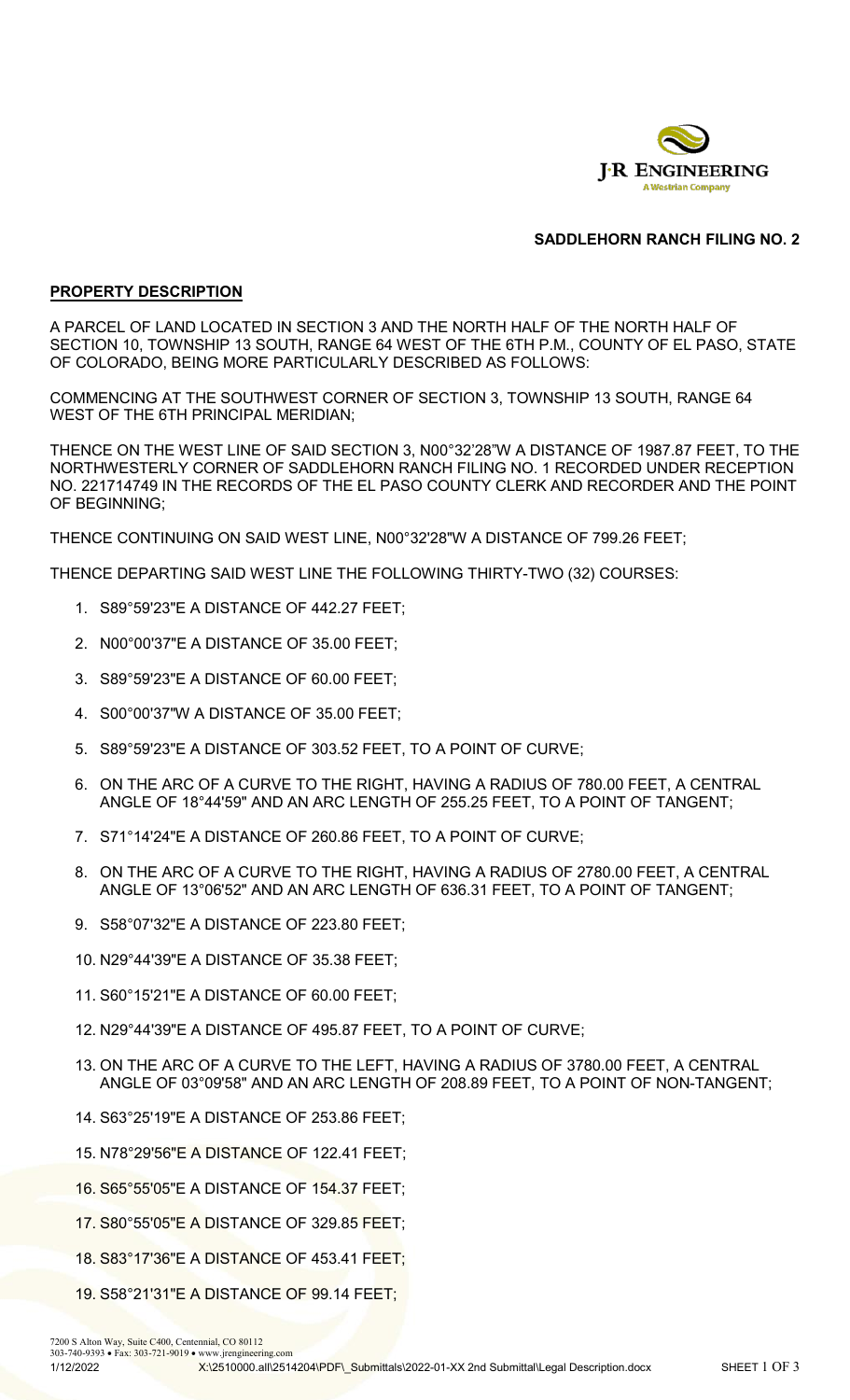- 20. S12°59'32"E A DISTANCE OF 287.70 FEET;
- 21. S84°04'11"W A DISTANCE OF 116.39 FEET;
- 22. S00°27'54"W A DISTANCE OF 933.68 FEET;
- 23. S36°54'54"E A DISTANCE OF 330.03 FEET;
- 24. S13°21'17"E A DISTANCE OF 83.07 FEET;
- 25. S00°07'31"W A DISTANCE OF 82.66 FEET;
- 26. S07°55'12"W A DISTANCE OF 107.85 FEET;
- 27. S34°24'44"W A DISTANCE OF 178.42 FEET;
- 28. S26°04'25"W A DISTANCE OF 85.34 FEET;
- 29. S07°51'44"E A DISTANCE OF 510.21 FEET;
- 30. S33°40'12"E A DISTANCE OF 357.56 FEET;
- 31. S09°52'53"W A DISTANCE OF 673.53 FEET;
- 32. S00°38'45"W A DISTANCE OF 417.04 FEET, TO A POINT ON THE SOUTH LINE OF THE NORTH HALF OF THE NORTHEAST QUARTER OF SAID SECTION 10;

THENCE ON SAID SOUTH LINE, S89°34'01"W A DISTANCE OF 416.11 FEET, TO THE SOUTHEASTERLY CORNER OF SADDLEHORN RANCH FILING NO. 1;

THENCE ON THE EASTERLY AND NORTHELRLY LINES OF SADDLEHORN RANCH FILIING NO. 1 THE FOLLOWING TWENTY-ONE (21) COURSES:

- 1. N49°37'00"W A DISTANCE OF 565.00 FEET, TO A POINT OF NON-TANGENT CURVE;
- 2. ON THE ARC OF A CURVE TO THE RIGHT WHOSE CENTER BEARS N19°28'44"W, HAVING A RADIUS OF 170.00 FEET, A CENTRAL ANGLE OF 19°02'46" AND AN ARC LENGTH OF 56.51 FEET, TO A POINT OF TANGENT;
- 3. S89°34'03"W A DISTANCE OF 197.98 FEET;
- 4. N00°00'00"E A DISTANCE OF 964.76 FEET;
- 5. N05°58'59"W A DISTANCE OF 349.19 FEET;
- 6. N16°11'46"W A DISTANCE OF 257.34 FEET;
- 7. N16°11'46"W A DISTANCE OF 261.98 FEET;
- 8. N21°16'04"W A DISTANCE OF 343.92 FEET;
- 9. N26°10'49"W A DISTANCE OF 266.32 FEET;
- 10. N44°25'17"W A DISTANCE OF 280.03 FEET;
- 11. N56°30'41"W A DISTANCE OF 35.01 FEET;
- 12. S42°31'10"W A DISTANCE OF 422.77 FEET, TO A POINT OF NON-TANGENT CURVE;
- 13. ON THE ARC OF A CURVE TO THE LEFT WHOSE CENTER BEARS S47°44'09"W, HAVING A RADIUS OF 1680.00 FEET, A CENTRAL ANGLE OF 05°10'02" AND AN ARC LENGTH OF 151.51 FEET, TO A POINT OF NON-TANGENT;
- 14. S42°34'07"W A DISTANCE OF 60.00 FEET;
- 15. S63°48'26"W A DISTANCE OF 1002.65 FEET;
- 16. N33°50'17"W A DISTANCE OF 610.26 FEET;
- 17. N24°10'40"W A DISTANCE OF 207.55 FEET;